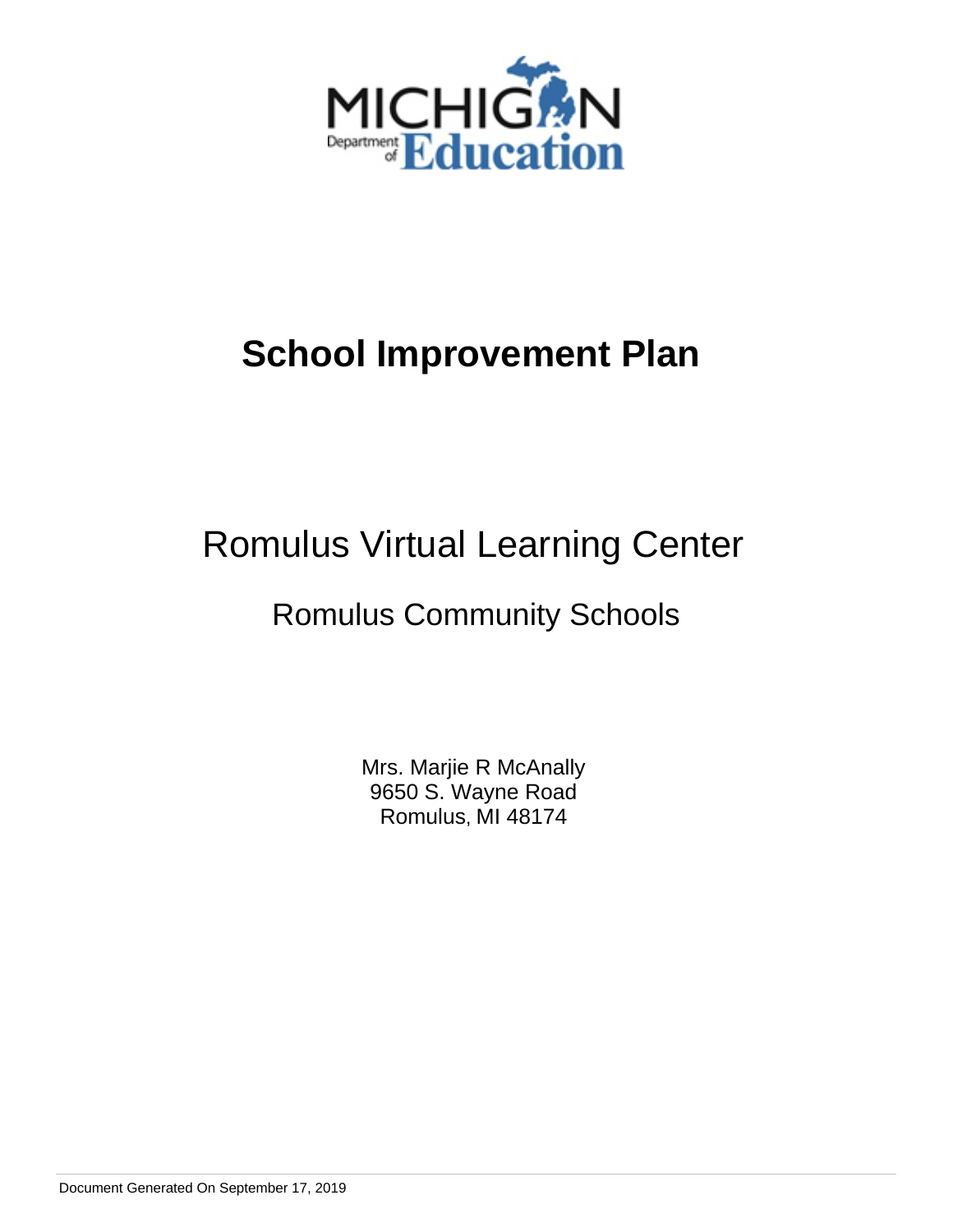## **TABLE OF CONTENTS**

|--|

### **Improvement Plan Assurance**

### **School Improvement Plan 2019-2020**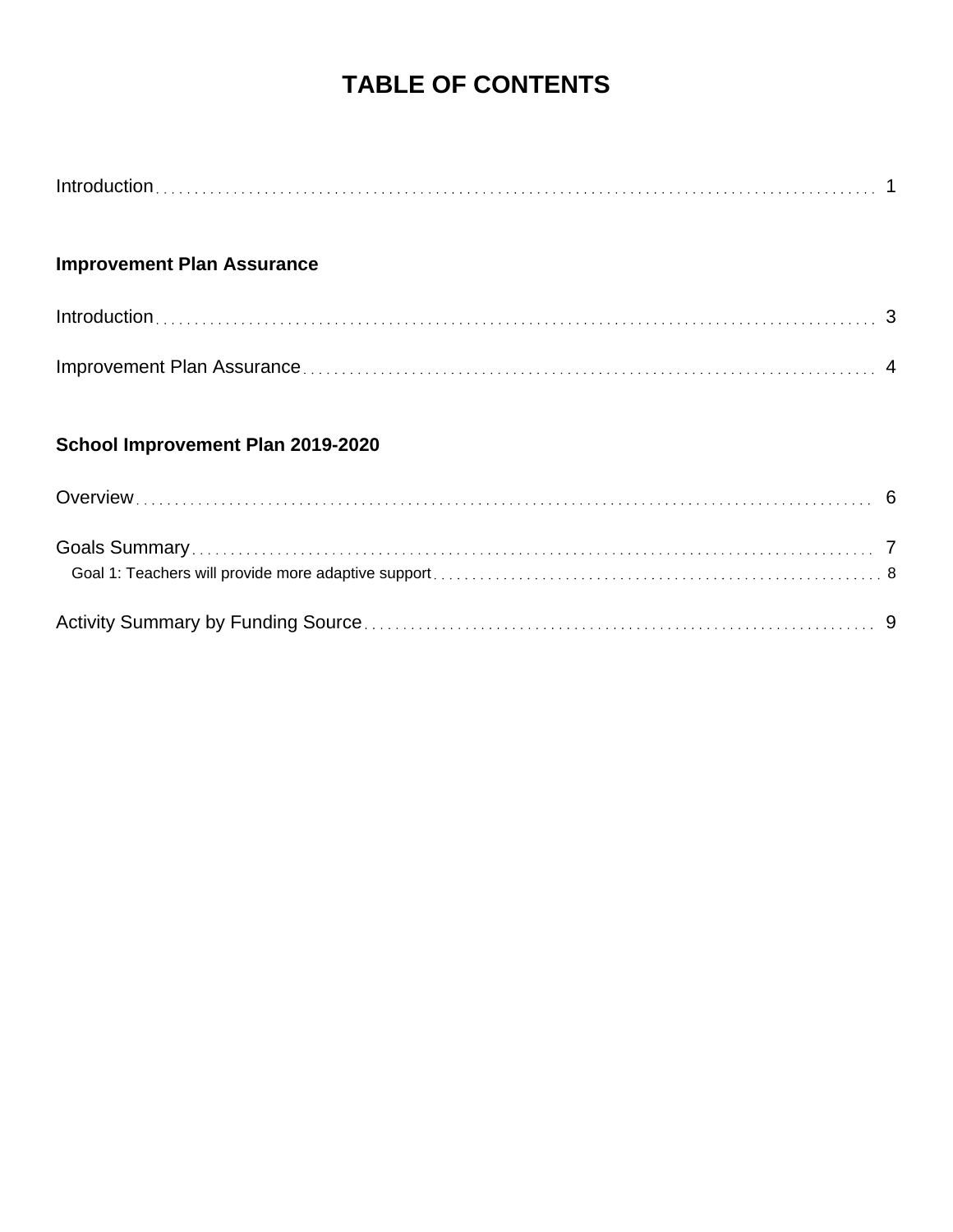### **Introduction**

The SIP is a planning tool designed to address student achievement and system needs identified through the school's comprehensive needs assessment (CNA). Additionally, the SIP provides a method for schools to address the school improvement planning requirements of Public Act 25 of the Revised School Code and the Elementary and Secondary Education Act (ESEA) as applicable.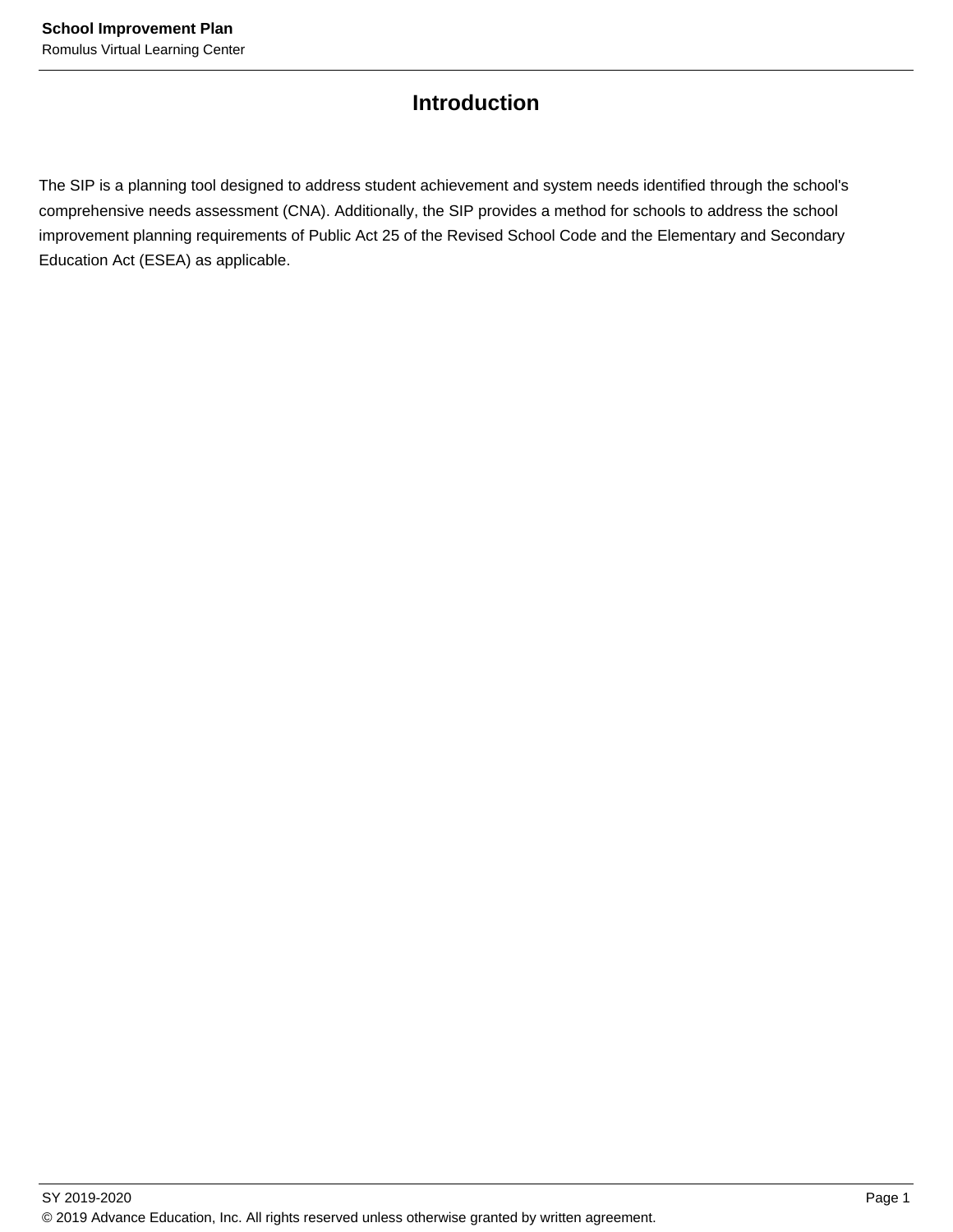# **Improvement Plan Assurance**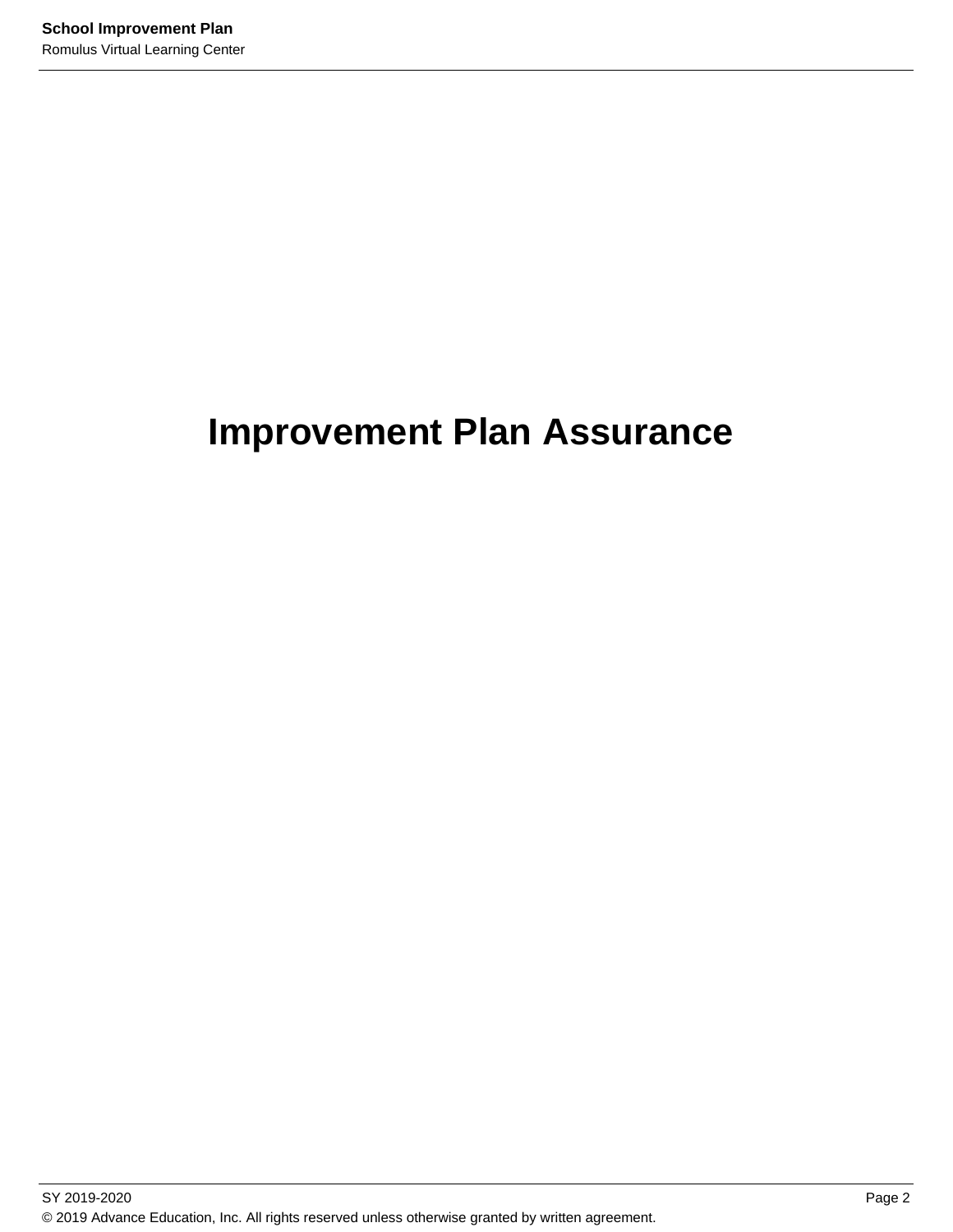#### **Introduction**

During the 2018-2019 school year, schools will have two options for Goals and Plans. 1. Update Goals and Plans, if necessary, based on analysis of data and Program Evaluation; 2. Complete and upload the Abbreviated Goals and Plans template into ASSIST, based on analysis of data and Program Evaluation.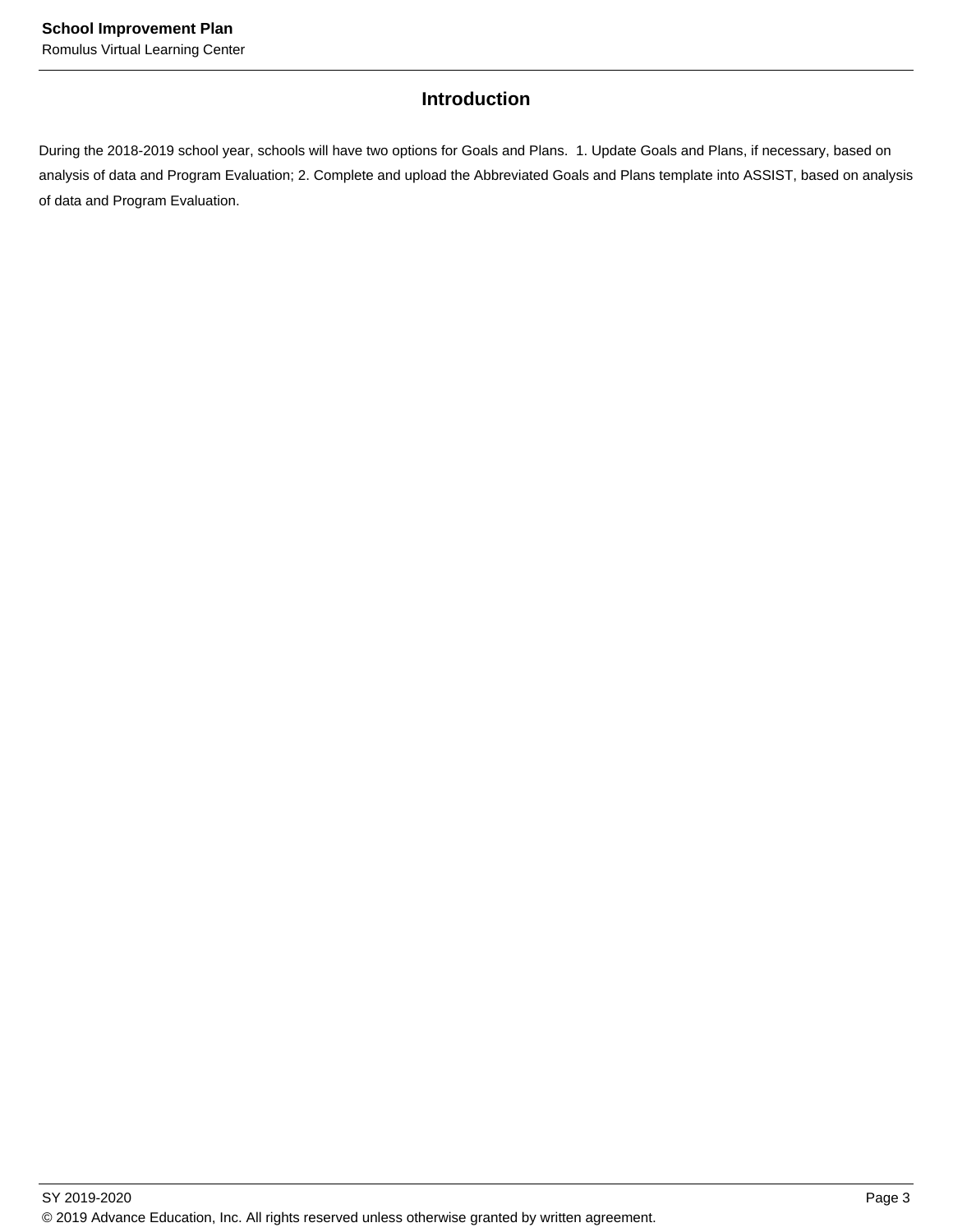### **Improvement Plan Assurance**

| Label | Assurance                                                | <b>Response</b>            | <b>Comment</b>                | ⊺Attachment |
|-------|----------------------------------------------------------|----------------------------|-------------------------------|-------------|
| . .   | IWhich option was chosen for Goals and Plans? IGoals and | Plans in<br><b>IASSIST</b> | See Goals and Plans in ASSIST |             |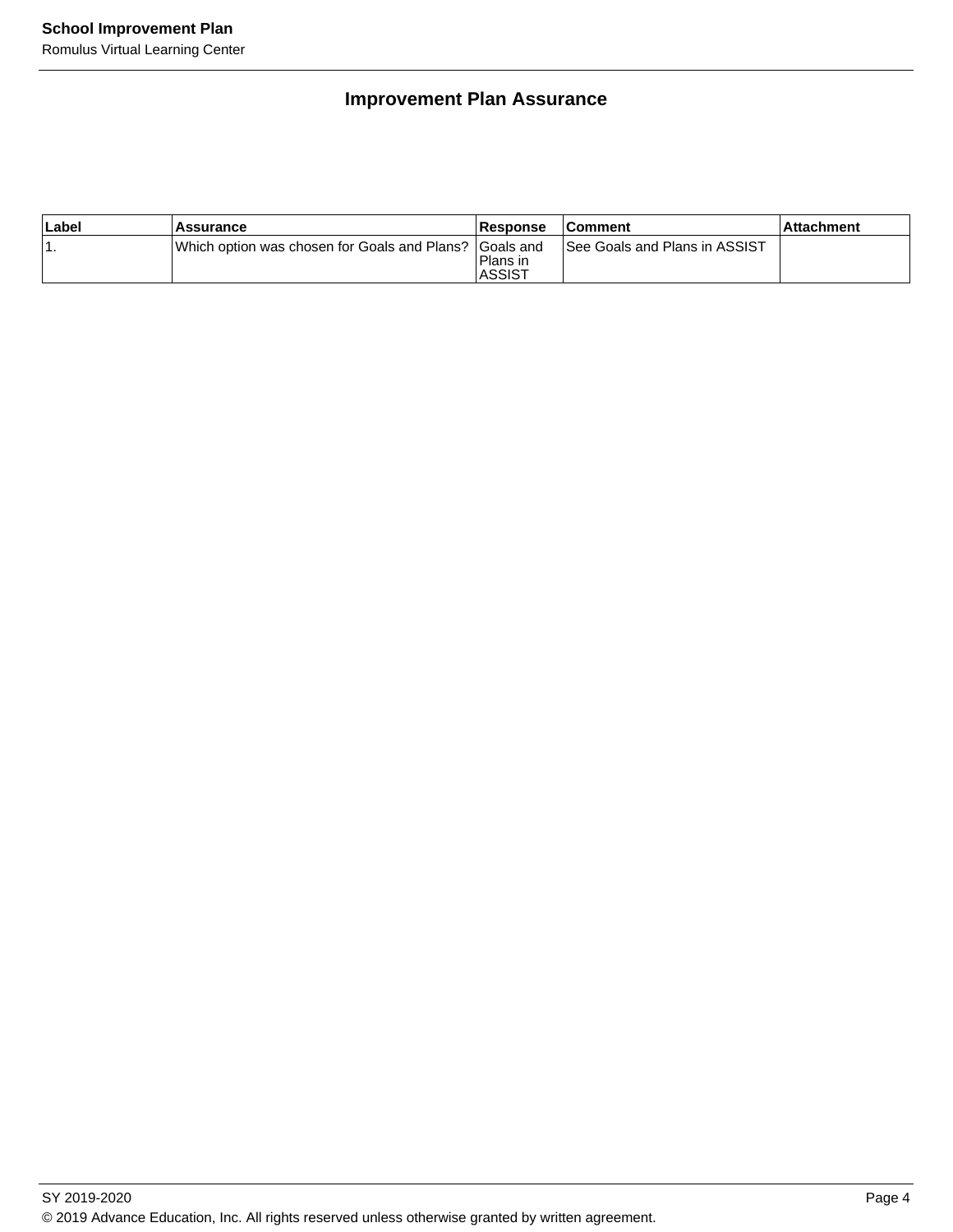# **School Improvement Plan 2019-2020**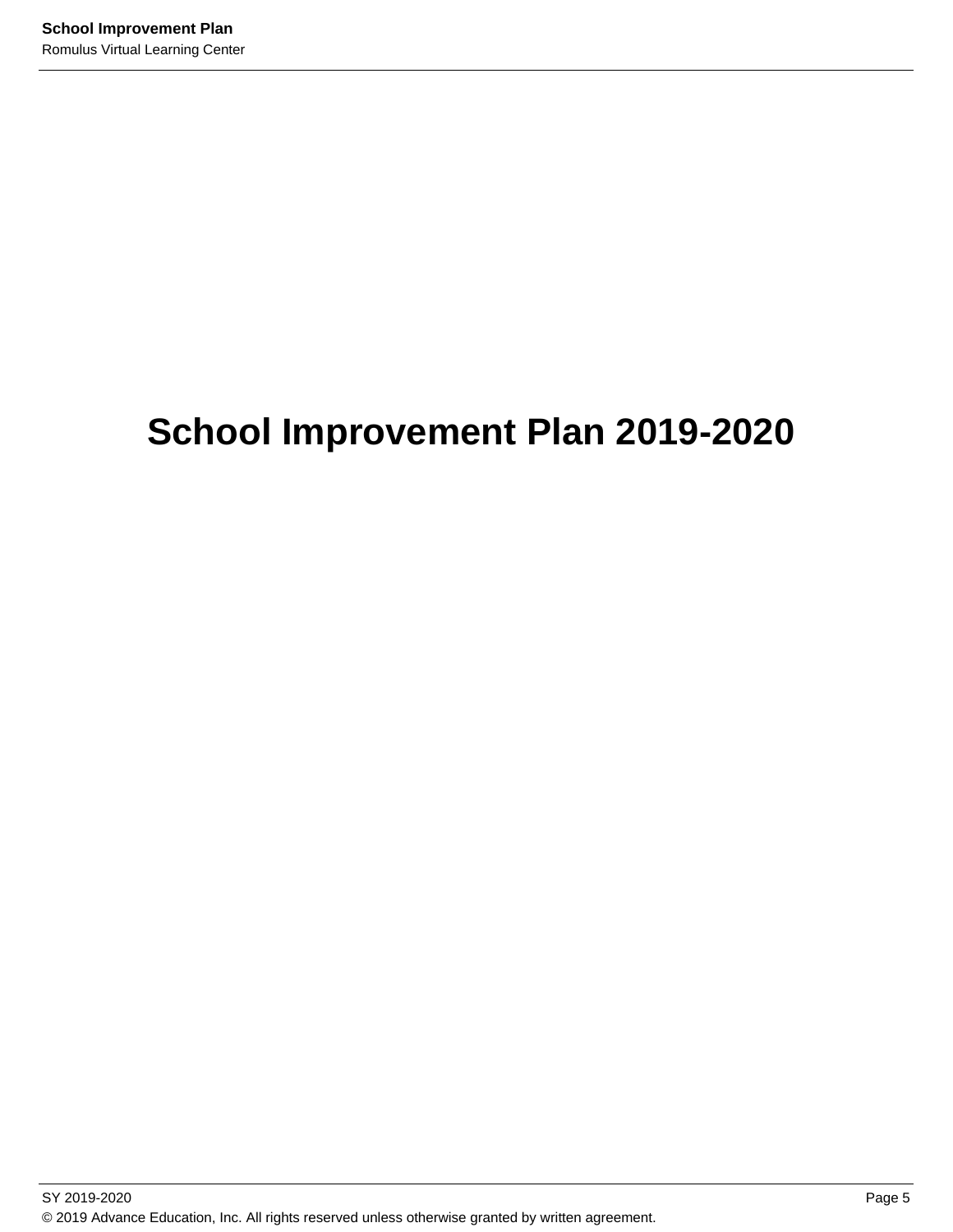Romulus Virtual Learning Center

### **Overview**

#### **Plan Name**

School Improvement Plan 2019-2020

#### **Plan Description**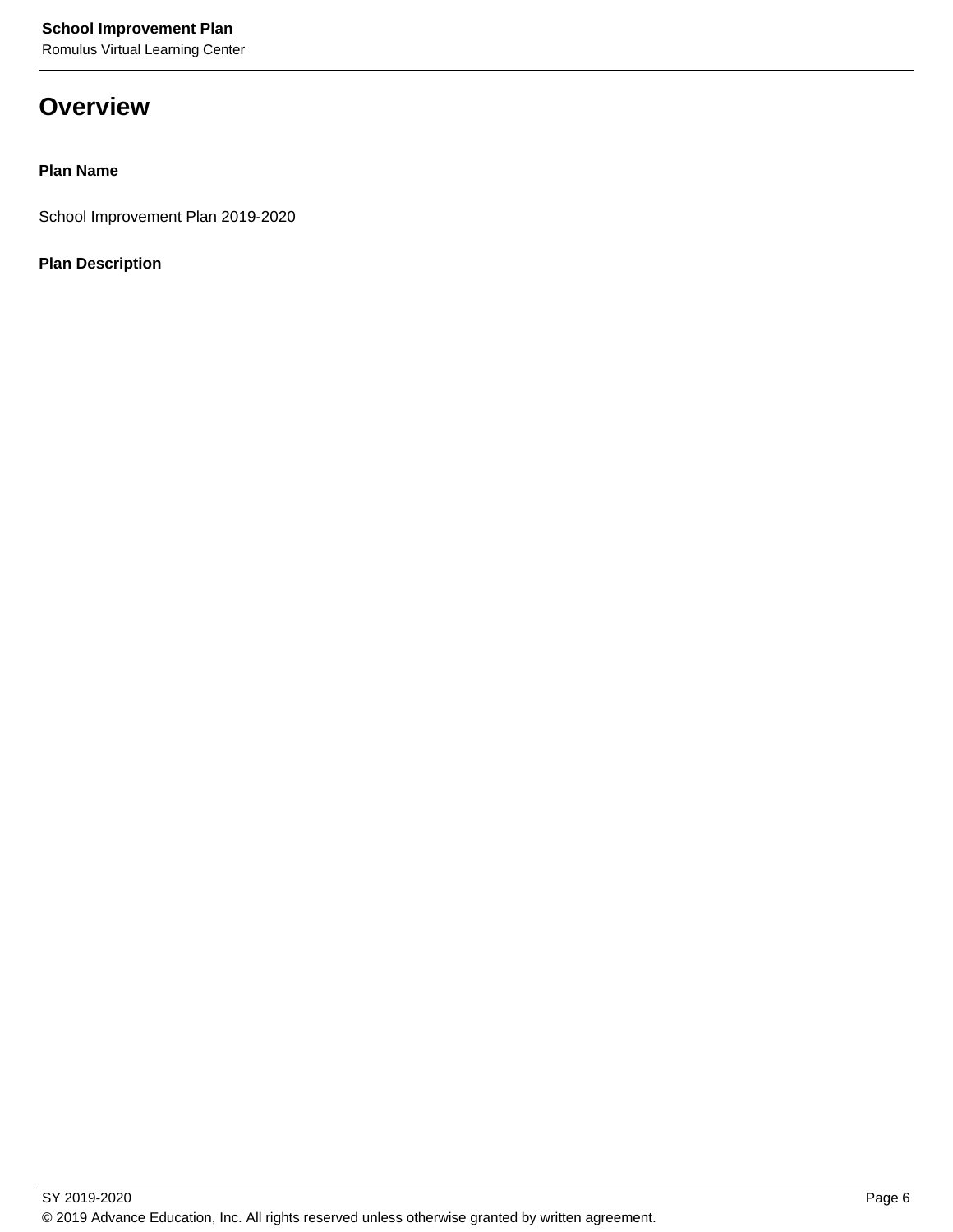## **Goals Summary**

**The following is a summary of the goals encompassed in this plan. The details for each goal are available in the next section.**

| # | <b>Goal Name</b>                            | <b>Goal Details</b>                         | Goal Type       | Total Funding |
|---|---------------------------------------------|---------------------------------------------|-----------------|---------------|
|   | Teachers will provide more adaptive support | Objectives: 1<br>Strategies:<br>Activities: | ⊦Organizational | \$0           |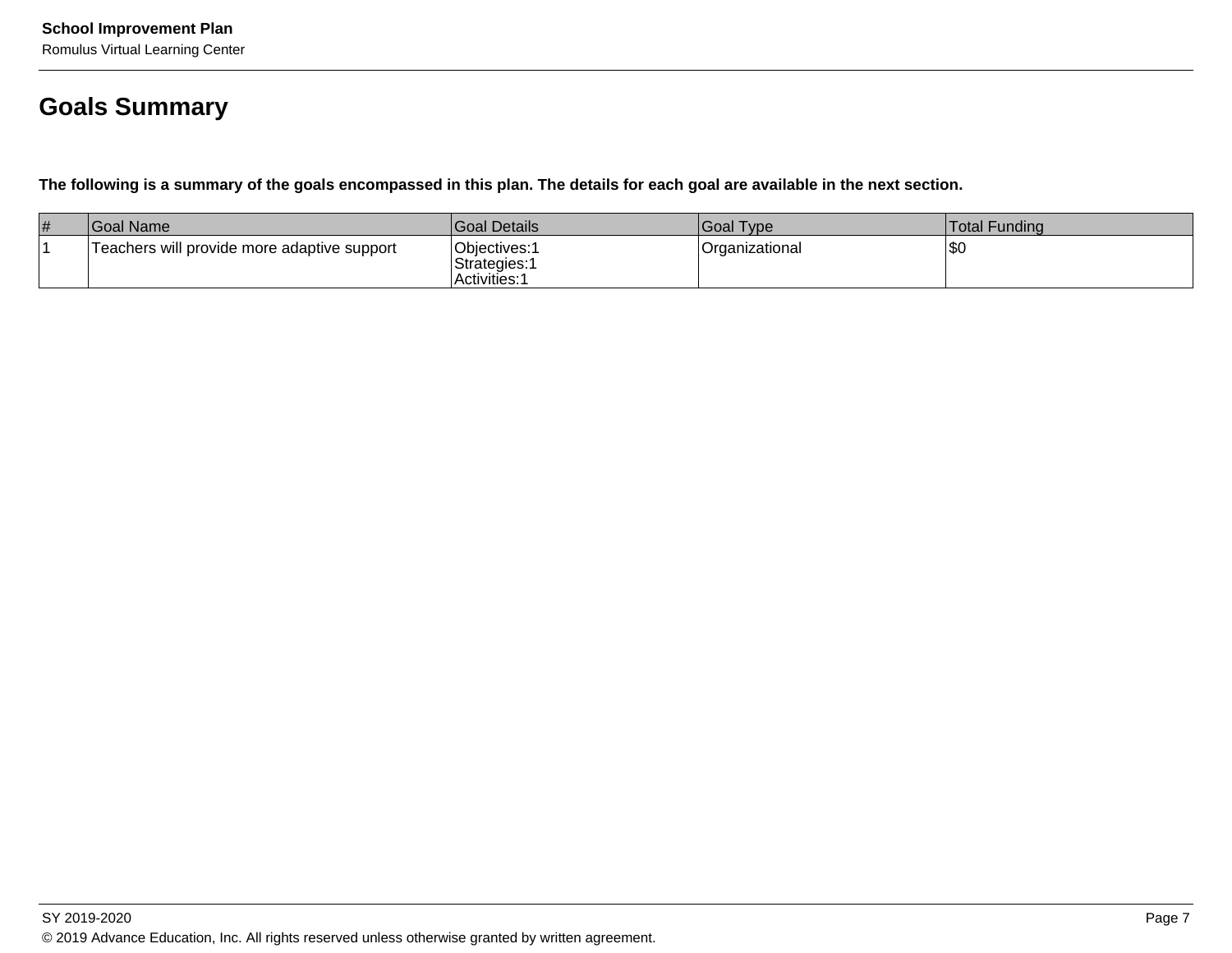### **Goal 1: Teachers will provide more adaptive support**

#### **Measurable Objective 1:**

demonstrate student proficiency (pass rate) higher understanding of mathematical reasoning by 06/11/2020 as measured by credits earned.

#### **Strategy 1:**

Math guided notes - Students will be provided fillable guided notes in select math classes to help increase note-taking

Category: Mathematics

Research Cited: Observation of student growth

Tier: Tier 2

| <b>Activity - Guided Notes</b>                                                                                      | Activity<br><b>Type</b> | Tier              | <b>Phase</b> | Begin Date End Date                       | <b>Resource</b><br>lAssianed | <b>Source Of Staff</b><br><b>IFunding</b> | <b>Responsibl</b> |
|---------------------------------------------------------------------------------------------------------------------|-------------------------|-------------------|--------------|-------------------------------------------|------------------------------|-------------------------------------------|-------------------|
| Teachers will use the guided notes provided by the online<br>provider to help students in their note-taking skills. | Materials               | Tier <sub>2</sub> |              | Implement   09/03/2019   06/11/2020   \$0 |                              | Other                                     | All               |